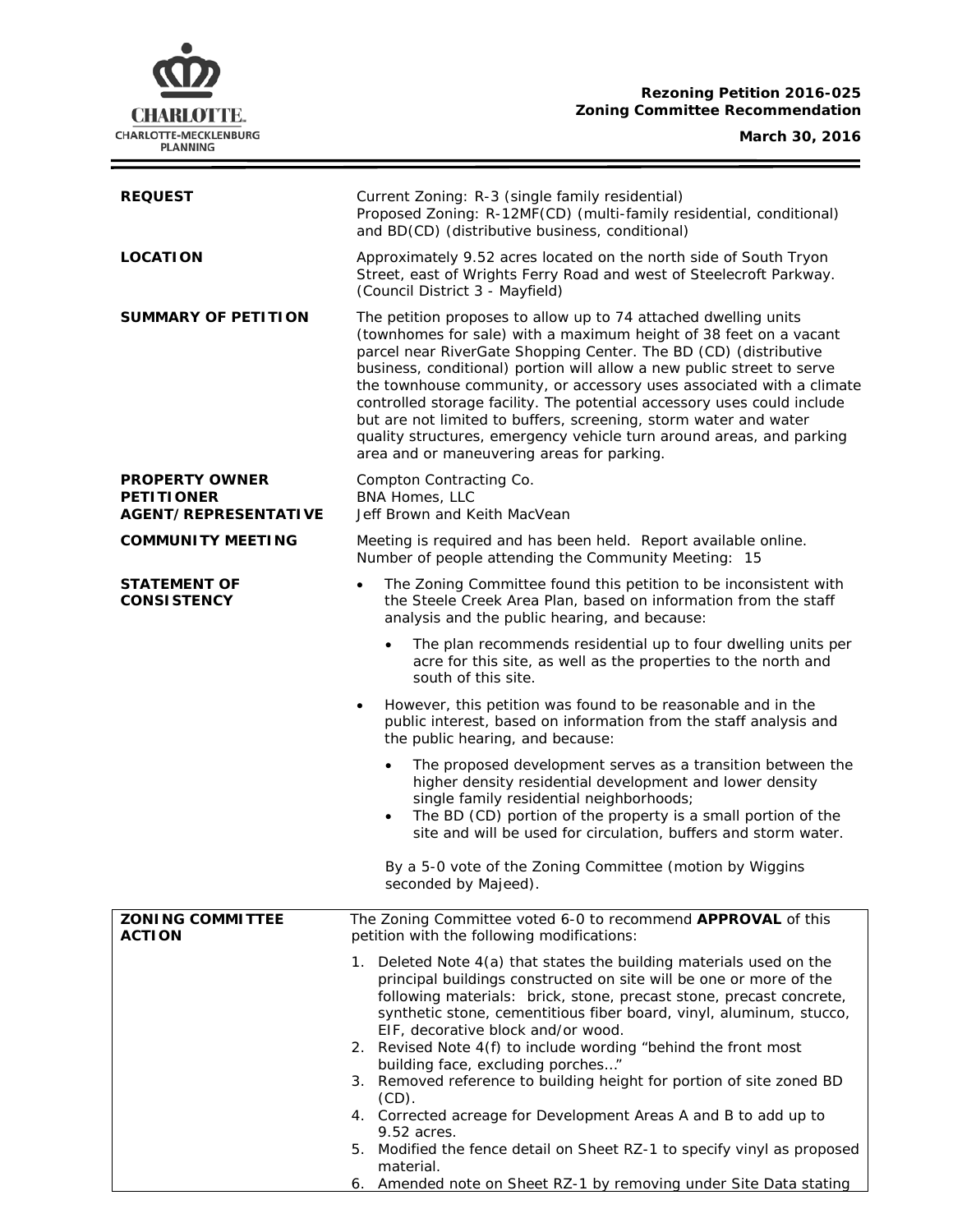|                                              | parking will comply with the minimum requirements of the zoning<br>ordinance.<br>7. The petitioner will include a sidewalk connection along the proposed<br>private street from the intersection of the public streets to the first<br>intersection of the private streets.<br>8. The petitioner will amend General Provisions Note 1c (Graphics and<br>Alterations) to reflect only the first paragraph.<br>9. The petitioner modified the site plan to ensure that language on the<br>site plan reflects that no buildings will be constructed on the BD<br>(CD) (distributive business, conditional) portion of the site.                                                                                                                                                                                                                                                                                                                                                                                                                                                                                                                                                                                                                                                            |
|----------------------------------------------|-----------------------------------------------------------------------------------------------------------------------------------------------------------------------------------------------------------------------------------------------------------------------------------------------------------------------------------------------------------------------------------------------------------------------------------------------------------------------------------------------------------------------------------------------------------------------------------------------------------------------------------------------------------------------------------------------------------------------------------------------------------------------------------------------------------------------------------------------------------------------------------------------------------------------------------------------------------------------------------------------------------------------------------------------------------------------------------------------------------------------------------------------------------------------------------------------------------------------------------------------------------------------------------------|
| <b>VOTE</b>                                  | Motion/Second:<br>Majeed / Wiggins<br>Dodson, Eschert, Majeed, Sullivan, and Wiggins<br>Yeas:<br>Nays:<br>None<br>Absent:<br>Labovitz<br>Recused:<br>Lathrop                                                                                                                                                                                                                                                                                                                                                                                                                                                                                                                                                                                                                                                                                                                                                                                                                                                                                                                                                                                                                                                                                                                            |
| <b>ZONING COMMITTEE</b><br><b>DISCUSSION</b> | Staff reviewed this petition the Committee, noting that this site is<br>linked to an abutting property also under consideration for rezoning<br>(petition 2016-028). Staff noted both sites are inconsistent with the<br>adopted Plan, which calls for residential up to four dwelling units. It<br>was stated that staff typically does not support alternate plans but that<br>these petitions were unique because the alternate plans address<br>infrastructure needs. Staff expressed concerns about how the note<br>pertaining to the BD(CD) (distributive business, conditional) portion<br>was written, requesting that the language ensure that no buildings will<br>be constructed on that portion of the site and that it be only used for<br>fire turnaround, storm water purposes and buffers. A Commissioner<br>inquired if this petition serves as a transition for residential, and staff<br>confirmed yes. The Committee suspended the rules to allow the agent,<br>Keith MacVean, to speak. Mr. MacVean committed to addressing all<br>outstanding issues. The Committee asked if staff would support the<br>request since the petitioner had agreed to all of the changes. Staff<br>responded there would still be a recommendation of non-support due<br>to density. |
| <b>STAFF OPINION</b>                         | There was no further discussion of this request.<br>Staff disagrees with the recommendation of the Zoning Committee<br>because the request is inconsistent with the adopted plan and the<br>proposed climate controlled storage use is out of character with the                                                                                                                                                                                                                                                                                                                                                                                                                                                                                                                                                                                                                                                                                                                                                                                                                                                                                                                                                                                                                        |
|                                              | immediately surrounding residential development.                                                                                                                                                                                                                                                                                                                                                                                                                                                                                                                                                                                                                                                                                                                                                                                                                                                                                                                                                                                                                                                                                                                                                                                                                                        |

## **FINAL STAFF ANALYSIS (Pre-Hearing Analysis online at [www.rezoning.org\)](http://www.rezoning.org/)**

# **PLANNING STAFF REVIEW**

### • **Proposed Request Details**

The site plan accompanying this petition contains the following provisions:

- Proposes the development of an 8.47-acre portion of the site (Development Area A) with up to 74 for sale townhouse units under R-12MF (CD) (multi-family residential, conditional) zoning.
- Proposes rezoning a 1.05-acre portion of the site (Development Area B) to BD (CD) (distributive business, conditional). This area will be developed with a public street to serve the proposed townhouse community in Development Area A, or, as an Alternative Plan, will be used for accessory uses associated with a climate controlled storage facility such as, but not limited to, buffers, screening, storm water and water quality structures, emergency vehicle turn around areas and parking and/or maneuvering areas.
- Limits number of principal townhouse buildings to be built on portion of site to be rezoned to R-12MF (CD) (multi-family residential, conditional) to 18, and per ordinance on the portion to be rezoned to BD (CD) (distributive business, conditional).
- Allows a maximum building height of 38 feet or two stories for townhouse buildings.
- Dedicates to NCDOT (North Carolina Department of Transportation) a minimum of 67 feet of right-of-way from the existing center line of South Tryon Street.
- Provides an internal network of private streets to access townhouse units, with five-foot wide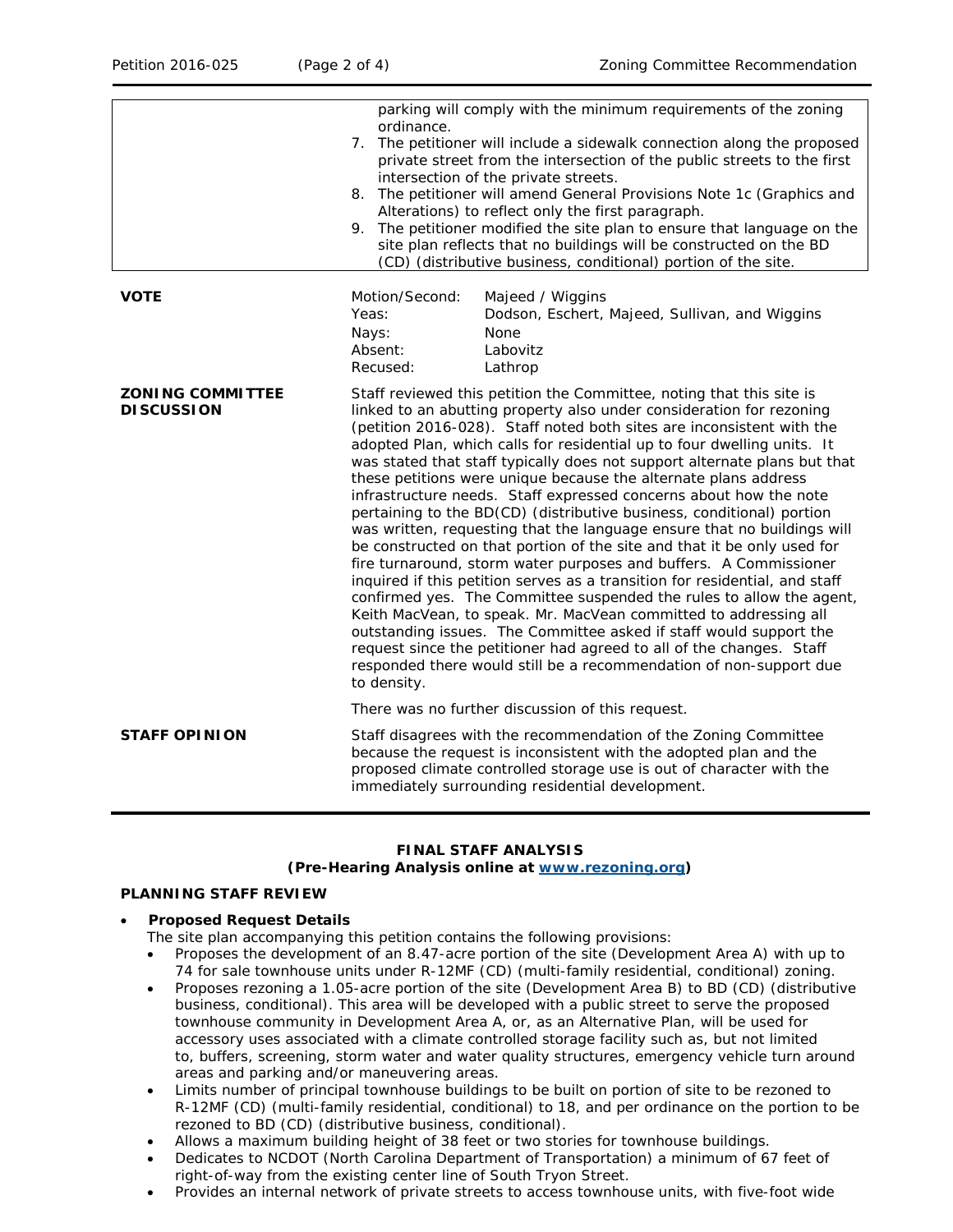sidewalks on one side.

- Provides a 48-foot wide Class "C" buffer (reduced to 36 feet with a fence) along the property line abutting parcels zoned R-3 (single family residential), with buffer fence (vinyl) detail shown on the plan.
- Provides a Class "B" Buffer within Development Area B, as required per ordinance, if Development Area B is developed as part of the climate controlled storage facility as proposed by rezoning petition 2016-028 for the adjoining parcel.
- Proposes building materials used on principal buildings will be one or more of the following materials: brick, stone, precast stone, precast concrete, synthetic stone, cementitious fiber board, vinyl, aluminum, stucco, EIFS, decorative block and/or wood.
- Proposes front door entrances for townhomes located within 15 feet of a sidewalk will be raised 24 inches above the average grade of the sidewalk.
- Proposes porches will form a predominate building element of the building design. Each unit will be constructed with a front porch with a minimum depth of six feet as generally indicated on the site plan.
- Proposes that units located on the interior of the site with end elevations directly across the proposed private street from units that front the same private street will be constructed with corner porches. Corner porches will extend a minimum of six feet from the front elevation and will have a minimum depth of six feet.
- Proposes that on the interior of the site end units that abut the internal private streets will have windows located on the end facades to avoid a blank street wall.
- Proposes that garage doors visible from the public or private streets will be recessed at least one foot behind the front building line to minimize the visual impact of the garage doors on the public and private streets.
- Identifies possible tree save/reforestation area.
- **Public Plans and Policies**
	- The *Steele Creek Area Plan* (2012) recommends residential up to four dwelling units per acre for this site, as well as the properties to the north and south of this site.
- **TRANSPORTATION CONSIDERATIONS**
	- The site will be accessed by a proposed road connecting to South Tryon Street. The primary transportation goal for this site is to preserve the future expansion of South Tryon Street from four to six lanes with protected bike lanes, which is achieved through right-of-way dedication. This petition will not significantly increase the amount of traffic compared to what can be built under the existing entitlements.
	- **Vehicle Trip Generation:** Current Zoning: 330 trips per day (based on 28 single family dwelling units). Proposed Zoning: 500 trips per day (based on 74 townhomes).

**DEPARTMENT COMMENTS** (see full department reports online)

- **Charlotte Area Transit System:** No issues.
- **Charlotte Department of Neighborhood & Business Services:** No issues.
- **Charlotte Fire Department:** No comments received.
- **Charlotte-Mecklenburg Schools:** The development allowed under the existing zoning would generate 19 students, while the development allowed under the proposed zoning will produce 21 students. Therefore, the net change in the number of students generated from existing zoning to proposed zoning is two students. The proposed development is projected to increase the school utilization (without mobile classroom units) as follows:
	- Palisades Park Elementary from 97% to 99%
	- Southwest Middle to remain at 127%
	- Olympic High from 152% to 153%
- **Charlotte-Mecklenburg Storm Water Services:** No issues.
- **Charlotte Water:** No issues.
- **Engineering and Property Management:** See Advisory Comment, Note 2.
- **Mecklenburg County Land Use and Environmental Services Agency:** No comments received.
- **Mecklenburg County Parks and Recreation Department:** No issues.